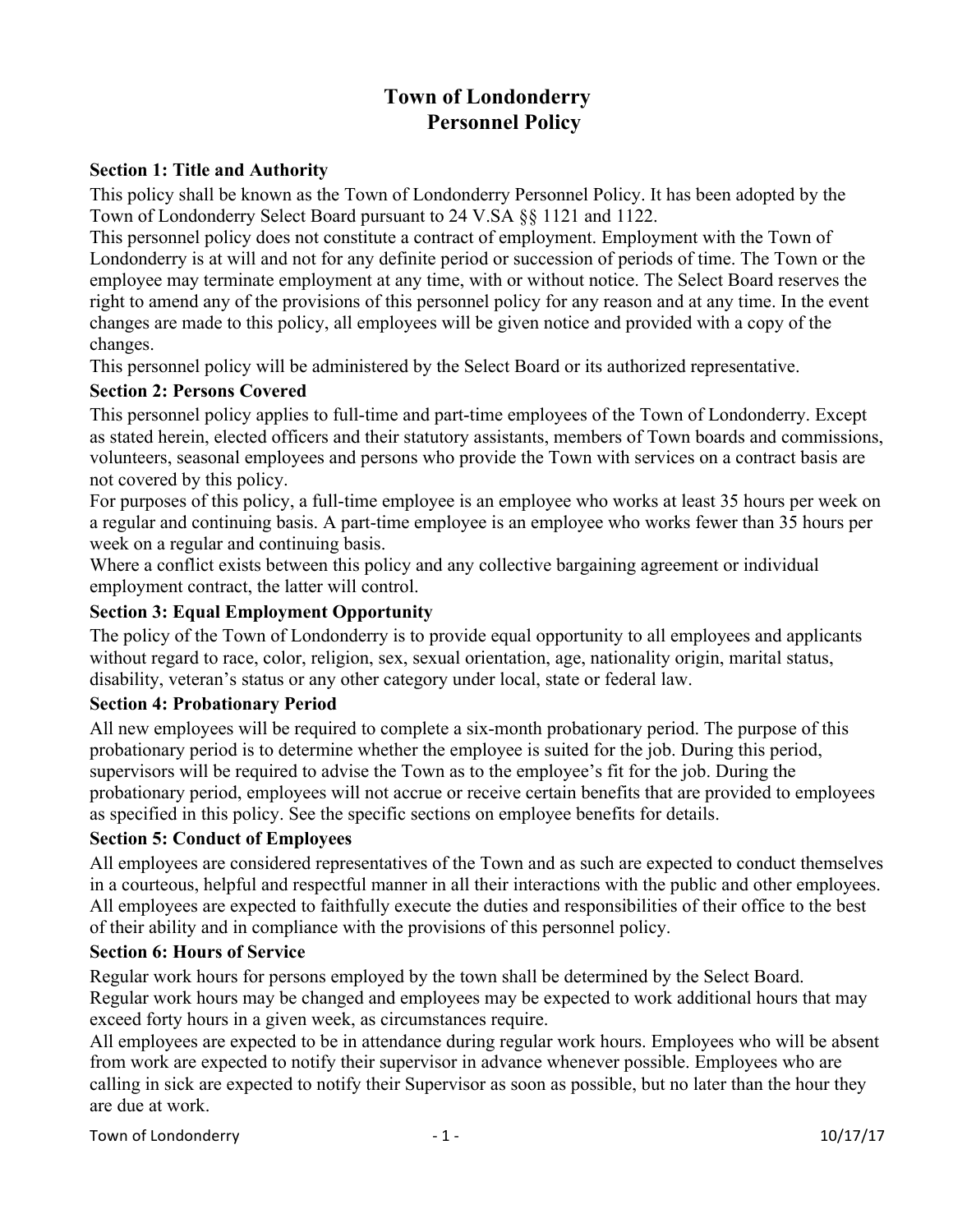### **Section 7: Gratuities and Gifts**

Employees may not directly or indirectly ask, demand, exact, solicit, accept or receive a gift, gratuity, act or promise beneficial to that individual, or another, which could influence any action or inaction associated with their official duties on behalf of the Town, or create the appearance of impropriety in connection with any actions or inactions associated with their official duties on behalf of the town.

#### **Section 8: Outside Employment**

The primary occupation of all full-time employees shall be to the Town. Employees may not engage in any outside business activities during their normal working hours. Employees are prohibited from undertaking outside employment that interferes with their job performance or constitutes a conflict of interest.

A conflict of interest means a direct or indirect personal or financial interest of an employee, his or her close relative, household member, business associate, employer or employee. A close relative includes a spouse, civil union partner, romantic co-habitant, parent, stepparent, grandparent, child, stepchild, grandchild, sibling, aunt or uncle, niece or nephew, parent-in-law and sibling-in-law.

#### **Section 9: Political Activity**

No employee may use his or her official authority for the purpose of interfering with or affecting the nomination or election of any candidate for public office, or demand or solicit from any individual direct or indirect participation in any political party, political organization or support of any political candidate. Employees are prohibited from using Town facilities, equipment or resources for political purposes and from pursuing political activities while working.

This personnel policy is not to be construed to prevent employees from becoming or continuing to be members of any political party or organization, from attending political party or organization meetings or events, or from expressing their views on political matters, so long as these views are clearly articulated as being those of the individual and not of the Town, and these activities do not interfere with the individual's ability to effectively perform his or her duties and take place or are expressed during nonworking hours. Nor is this personnel policy to be construed from prohibiting, restraining or in any manner limiting an individual's right to vote with complete freedom in any election.

#### **Section 10: Nepotism**

The Town, in recognition of the potential for a conflict of interest to occur in the workplace where a close relative is responsible for supervising or evaluating the work performance of another close relative, prohibits the hiring or transferring of relatives, when doing so will result in a close relative supervising or evaluating another close relative, or a close relative supervising or evaluating the immediate supervision of another close relative.

A close relative includes a spouse, civil union partner, romantic co-habitant, parent, stepparent, grandparent, child, stepchild, grandchild, sibling, aunt or uncle, niece or nephew, parent-in-law and sibling-in-law.

#### **Section 11: Alcohol and Drug Use**

Reporting to work or working under the influence of alcohol or drugs is strictly prohibited, unless the drug is prescribed and used in the manner prescribed by a duly licensed physician or dentist.

Compliance with the adopted (June 15, 2015) Town of Londonderry Drug and Alcohol Policy for Commercial Motor Vehicle (CMV) Operators, is required for all employees who will operate Commercial Motor Vehicles (CMV).

Commercial Motor Vehicle (CMV) Operators will need to remain substance-free during expected winter events, and other anticipated emergency incidents, given the likelihood that they will be called in to work and thus must be in compliance with elements of the Londonderry Drug and Alcohol Policy for CMV Operators.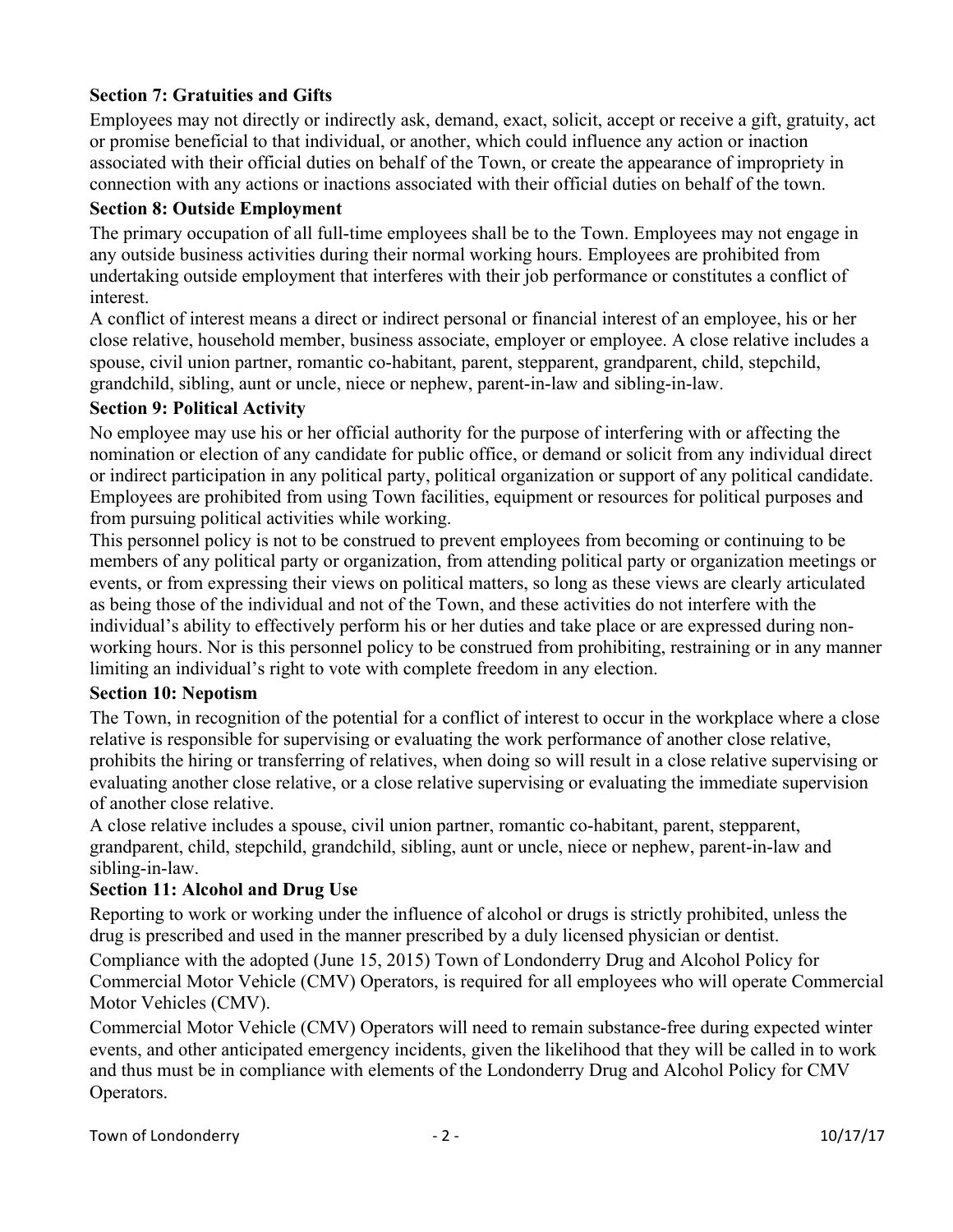- 1. Drug Testing: For employees who are required to have a CDL license, random drug and alcohol testing will be coordinated through an agreement with a driver consortium, administered at the registered laboratory, as required by the Department of Transportation. If a department head or supervisor has probable cause to believe an employee is using or under the influence of a drug while on the job, the department head may request or require that the employee take or submit to a drug test.
- 2. Positive Test Results:
	- a. If a drug test registers positive, a second test will be conducted. If the medical review officer reports a positive test result on either test or both tests, the employee will be required to me a with a Substance Abuse Professional (SAP) for an initial evaluation.
	- b. The SAP will recommend a course of action and report the findings and recommended plan of action to the employee and employer. At a later date to be determined by the SAP, a follow-up evaluation will occur between the SAP and the employee. A followup evaluation report, containing information on completion or compliance with the initial action plan and recommendations on future drug testing, will be sent to the employer. Employee's employment with the town may be suspended without pay during this period.
	- c. The employee will then be sent for a "return to work" drug test. Upon the results of that test, a decision on whether to allow the employee to return to work will be made.
	- d. Disciplinary action will occur simultaneously with the SAP process. In addition to any suspension of pay, occurring in paragraph "b", above, the employee will be subject to disciplinary action including one (1) week unpaid suspension for first offense; and termination in the event of a second offense. The employee may be required to participate in a minimum of six drug tests over the course of the next twelve (12) months. For persons with CDL's, these tests will be in addition to regular random testing.

## **Section 12: Tobacco Use**

In recognition of the hazards that tobacco poses to the health of employees and the general public, and in accordance with 18 V.S.A § § 1421 et. Seq. and § § 1741, and the Town of Londonderry Smoking and Tobacco Use Policy (adopted May 1, 2017), the Town herby prohibits employees use of tobacco, in any form, in all publicly owned buildings, parks, enclosed areas or vehicles.

Furthermore, in accordance with the Town of Londonderry Smoking and Tobacco Use Policy, all individuals must abide by the 50' buffer zone from Town Buildings.

Effective July 1, 2018, per the Town of Londonderry Smoking and Tobacco Use Policy, all tobacco use will be prohibited at all Town properties.

#### **Section 13: Performance Evaluations**

Employees may be subject to job performance evaluations at such times and in such manner as the Select Board or its authorized representative deems reasonable.

The results of such evaluations will be submitted to the employee, the employee's supervisor, the Select Board, and will become a part of the employee's personnel file.

#### **Section 14: Personnel Records**

Personnel records will be maintained for each employee of the Town. In accordance with Vermont's Public Records Law, any employee or the employee's designated representative may inspect or copy his or her personnel file at a mutually agreeable time during regular office hours. The Town reserves the right to have its representative present at the time its files are examined or copied.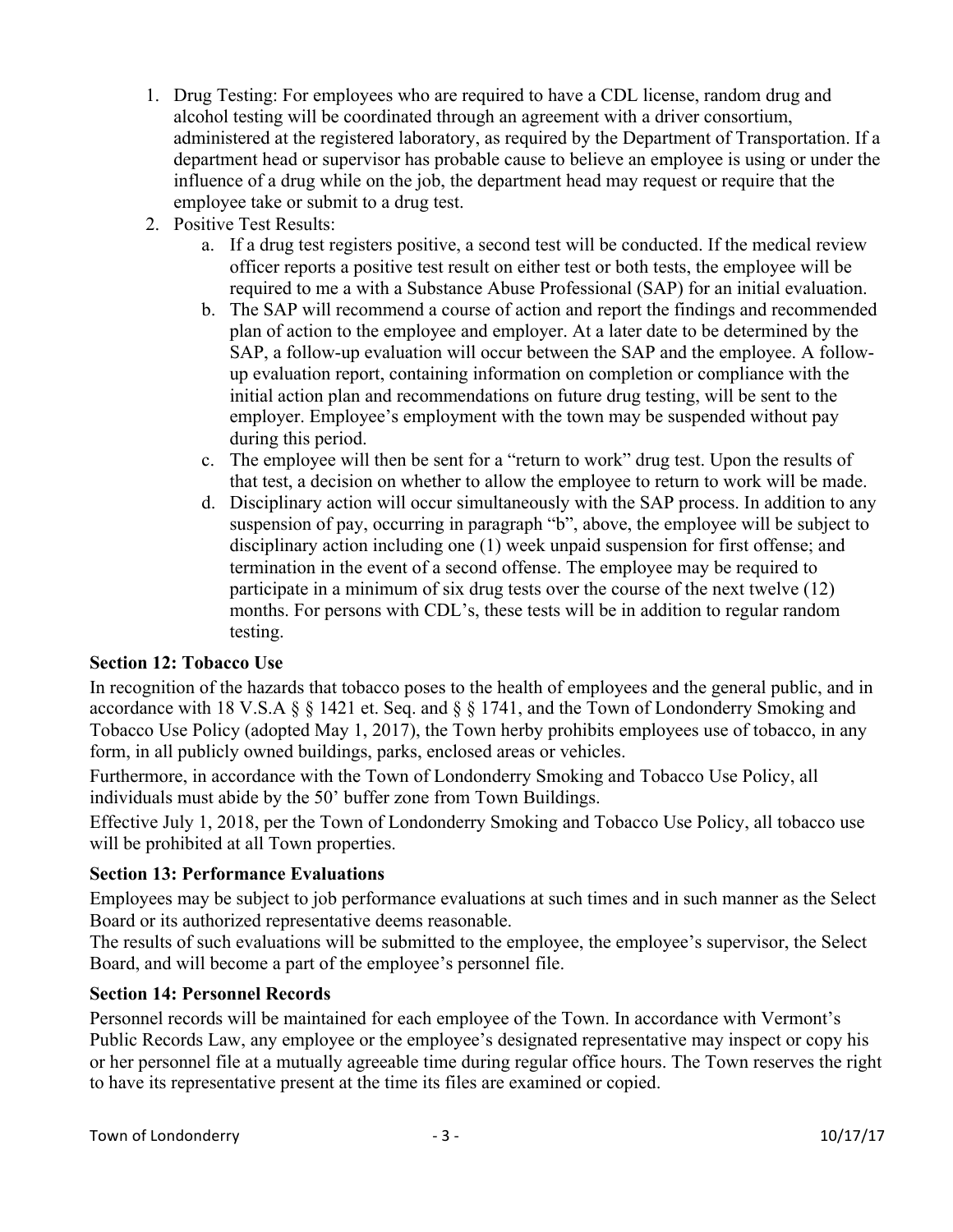## **Section 15: Use of Town Equipment**

Except as provided in Section 17, the use of Town equipment or property for personal use is strictly prohibited.

### **Section 16: Cell Phone Use**

Employees are not permitted to use a cell phone, or to "text", when operating a Town vehicle that is in motion.

Use is limited to a parked vehicle off a roadway, in accordance with Vermont State Law.

## **Section 17: Use of Town Computers**

The Town's computers are to be used by employees for the purpose of conducting Town business. Employees must take necessary steps to "back up" all data on a regular basis.

Occasional, brief, and appropriate personal use of a Town computer is permitted provided it is consistent with this policy and does not interfere with an employee's job duties and responsibilities.

Employees should have no expectation of privacy regarding anything created, sent or received on Town computers. The Town may monitor any and all computer activities, communications and transmissions to ensure compliance with this policy and to evaluate the use of its computers. All files, documents, data and electronic messages created, received or stored on the Town computers are open to review and regulation by the Town and may be subject to the provisions of Vermont's Public Records Law, 1 V.S.A § § 315- 320.

Employees may not introduce software from any outside source on the Town's computers without explicit prior authorization from their supervisor. Employees may be held responsible for any damages caused by using unauthorized software or viruses they introduce into Town computers.

Employees who have a confidential password to access the Town's computers should be aware that this does not mean the computer is for personal confidential communication, nor does it suggest that the computer is the property of that person.

Transmission of electronic messages on the Town computers shall be treated with the same degree of propriety, professionalism, and confidentiality as written correspondence. The following are examples of uses of the Town's computers which are prohibited:

Communications that in any way may be construed by others as disruptive, offensive, abusive, discriminatory, harassing, or threatening

- Communications of sexually explicit images or messages
- Transmission of chain letters or solicitations for personal gain, commercial or investment ventures, religious or political causes, outside organizations, or other non-job-related solicitations during or after work hours
- Access to Internet resources, including web sites and news groups, that are inappropriate in a business setting

• Any other use that may compromise the integrity of the Town and its business in any way. Email messages that are intended to be temporary, non-substantive communications may be routinely discarded. However, employees must recognize that emails sent, received, or stored on the Town computers are subject to Vermont's Public Records Law and may be covered by the State of Vermont's retention schedule for municipal records.

For purposes of this section, "computer" means all computer-related components and equipment including, but not limited to, host computers, file servers, workstation terminals, laptops, software, internal or external communication networks, the world wide web (www), the Internet, commercial online services, bulletin board systems, backup systems and the internal and external e-mail systems accessed via the Town's computer equipment.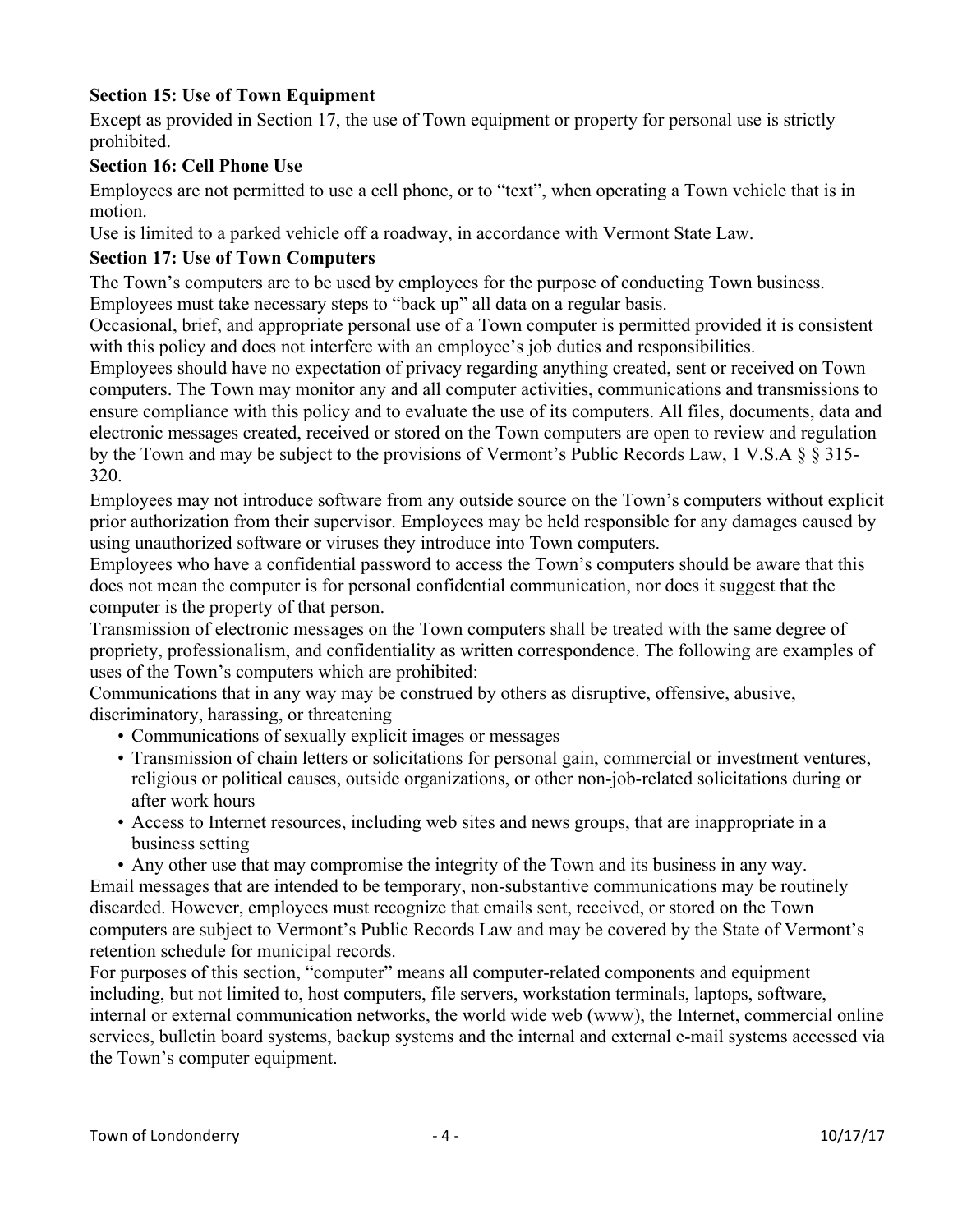## **Section 18: Eligibility for Benefits**

1. Health Benefits

The town offers group health insurance programs for the benefit of its eligible full and part time employees. Eligible employees will be offered health insurance benefits from their date of hire. For the purposes of eligibility for health benefits an employee must work a minimum of 30 hours averaged over 26 weeks.

The town offers a Health Reimbursement Arrangement (HRA) program for employees eligible for health insurance benefits. The payment for a newly hired employee will be for an amount prorated for the portion of the calendar year from the date of hire to the end of the year. During an employee's probationary period, the employee is not eligible for nor will accrue amounts provided by the town for a HRA. However, after a probationary period has been completed, an employee will receive a HRA equal to an amount prorated for the portion of the calendar year starting with the original date of hire. The town reserves the right to change insurance carriers, or to add, delete or amend insurance benefit programs in its sole discretion. The town also reserves the right to change the amount or percentage of its contribution to the cost of any group health insurance program. Employees will be provided with advance notice of any change in the contribution rate.

2. Other Benefits

The town offers additional benefits to full time employees as defined in Section 2 to include but are not limited to Holiday Leave, Vacation Leave, Personal Leave, Sick Leave, Bereavement Leave, Parental and Family Leave, Municipal Retirement and Short Term Family Leave.

#### **Section 19: Holiday Leave**

Full time employees will receive the following paid holiday leave:

- New Year's Day (January 1)
- Martin Luther King Jr.'s Birthday (3<sup>rd</sup> Monday in January)
- Presidents Day  $(3<sup>rd</sup>$  Monday in February)
- Town Meeting Day  $(1<sup>st</sup> Tuesday in March)$
- Memorial Day (last Monday in May)
- Independence Day (July 4)
- Labor Day  $(1<sup>st</sup> Monday in September)$
- Veteran's Day (November  $11^{th}$ )
- Thanksgiving Day  $(4^{th}$  Thursday in November)
- Christmas Day (December 25)

Employees will receive holiday leave pay at the employee's regular rate of pay. During an employee's probationary period, the employee is eligible for holiday leave pay.

Holidays falling on a Saturday will be observed the preceding Friday. Holidays falling on a Sunday will be observed the following Monday.

A non-exempt employee who is required to work on a holiday will be compensated at the rate of one and one-half times the employee's regular rate of pay.

If a non-exempt employee is not required to work on a holiday, hours paid for the holiday will not be counted as hours worked when determining overtime compensation.

Holidays that fall during an employee's vacation leave will not be charged as vacation leave.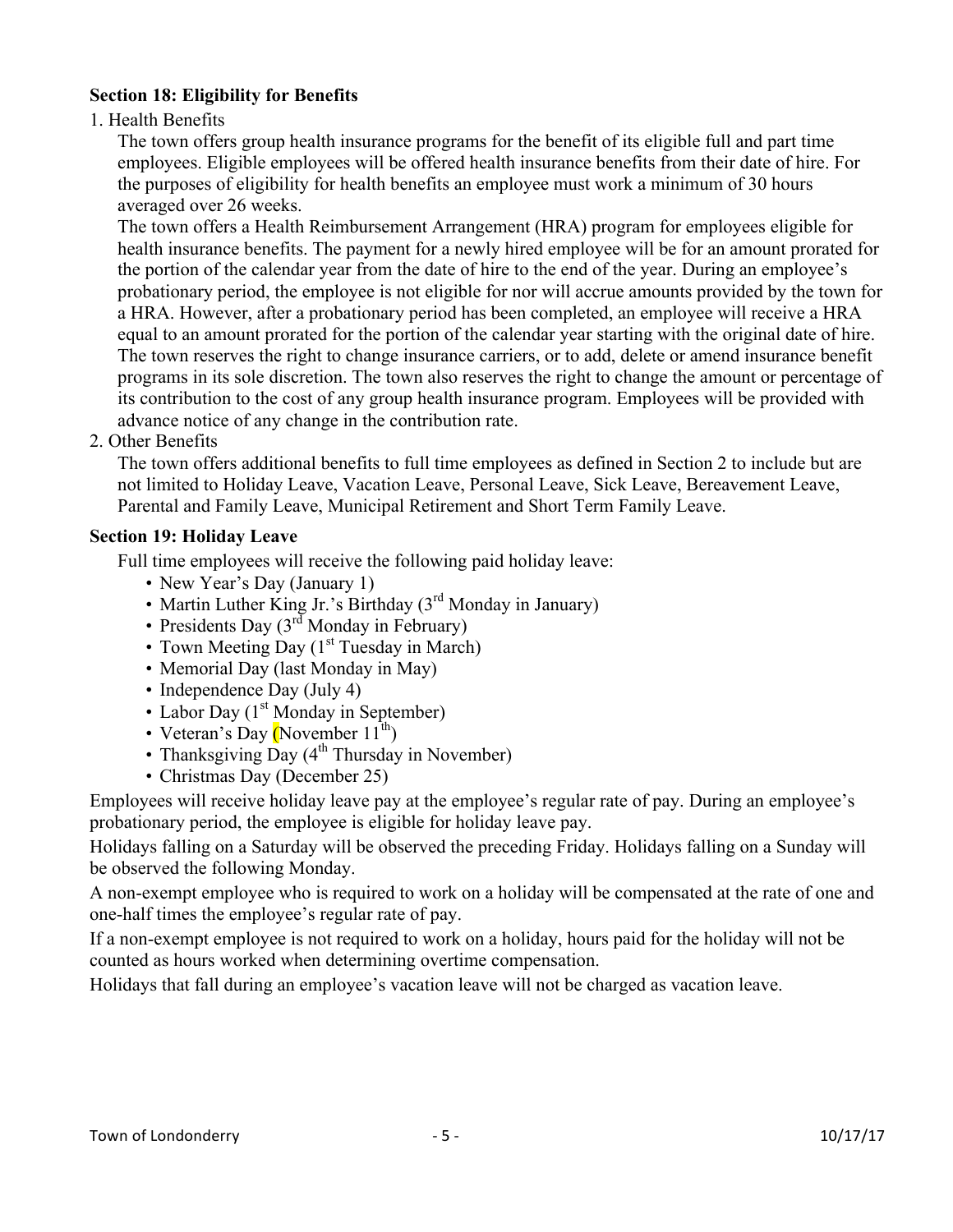## **Section 20: Vacation Leave**

Full-time employees will accrue vacation at the following annual rates:

| Years of service Annual accrual rate |  |
|--------------------------------------|--|
|                                      |  |
|                                      |  |
|                                      |  |
|                                      |  |

Full-time employees will receive vacation leave pay at the employee's regular rate of pay. Part time employees will not receive vacation leave.

During an employee's probationary period, the employee does not accrue vacation leave pay. However, after the probationary period has ended and the employee is eligible, vacation leave pay will be considered to be accrued from the original date of hire.

Dates for vacation leave must be approved in advance by the employee's supervisor. Vacation leave approval will not be unreasonably withheld. Employees are strongly encouraged to take an annual vacation. Vacation leave may not be carried over from one year to the next.

An employee who resigns from employment with the Town will be compensated for unused vacation leave, provided that the employee gives at least two weeks written notice of the resignation, and provided that the employee has worked at least three months during that calendar year. During an employee's probationary period, the employee is not eligible for compensation for unused vacation leave.

#### **Section 21: Personal Leave**

Full-time employees will receive 3 personal leave days per year. An employee may use personal leave days for any purpose.

Full-time employees will receive personal leave pay at the employee's regular rate of pay.

Unused personal leave may not be carried over to the next year.

Upon separation from employment, an employee will not be compensated for unused personal leave.

#### **Section 22: Sick Leave**

Full-time employees will receive 3 paid sick leave days per year. Beginning in 2019 up to 5 paid sick days will be granted. An employee may use sick leave for an illness or injury that prevents the employee from performing the employee's job duties. An employee may also use sick leave to attend the following appointments that cannot be held outside normal working hours:

- A medical appointment
- An appointment eligible for short-term family leave under the provisions of the Vermont Parental and Family Leave Act (21 V.SA § 472a).
- A funeral not eligible under Section 24
- A meeting with the employee's personal attorney
- An appointment for the closing, purchase, sale, or refinancing of a primary residence
- Any other appointments authorized in advance by the employee's supervisor

Full-time employees will receive sick leave pay at the employee's regular rate of pay. If an employee does not use all of the employee's sick leave in a year, the employee may carry a maximum of 3 sick leave days forward to the next year. If an employee has unused sick leave exceeding 3 days, the employee will not be compensated for that excess unused leave.

Upon separation from employment, an employee will not be compensated for unused sick leave.

## **Section 23: Earned Sick Time**

Town of Londonderry  $-6$  -  $-$  10/17/17 In accordance with Vermont's Earned Sick Time Act, 21 V.S.A § 481-486, all employees will earn one (1) hour of earned sick time for every 52 hours of actual work, including overtime. An employee will be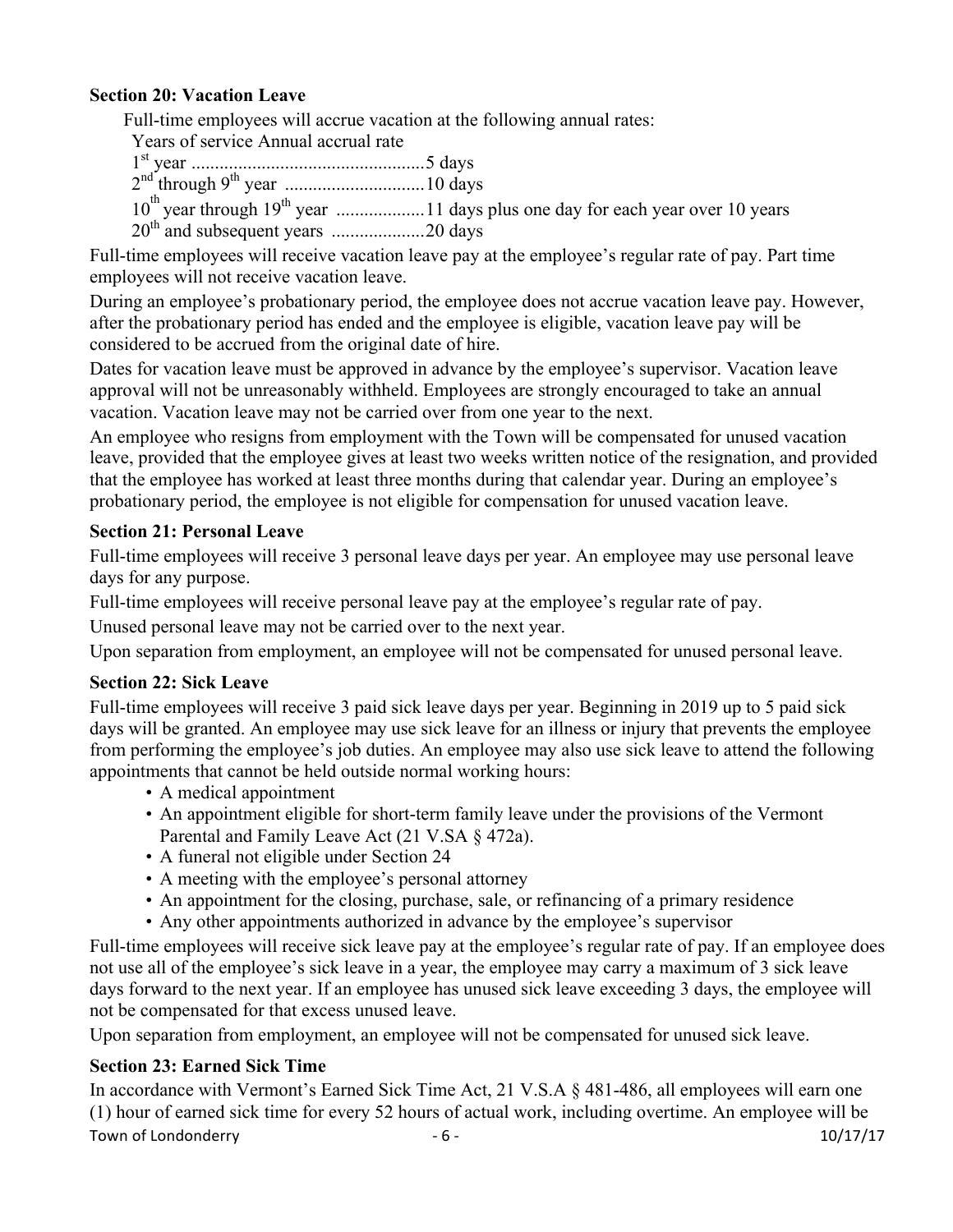entitled to use up to 24 hours of earned sick time annually in 2017 and 2018, and up to 40 hours in 2019 and subsequent years.

Earned sick time can be used with the employee, employee's child, parent, grandparent, spouse or parentin-law is sick or injured. This includes helping a family member obtain health care or travel to an appointment related to his or her long-term care, or to address the effects of domestic violence, sexual assault or stalking. An employee may use earned sick time to care for a family member because the school or business where the family member is located is closed to the public for health or safety reasons. Employees are expected to make a "good-faith" effort to notify their employer in advance of use of the earned sick time, to the extent possible.

Earned sick time will not be carried over from one year to the next.

Eligible employees may use earned sick time as it accrues.

#### **Section 24: Bereavement Leave**

Full-time employees will receive 3 paid bereavement leave days per year. Employees may use bereavement leave for the death of a close relative or any other relative if the relative was living in the same household as the employee immediately preceding his or her death.

Pay for bereavement leave will be at the employee's regular rate of pay. If an employee does not use all of the employee's bereavement leave in a year, the employee may not carry the unused leave forward to the next year. Upon separation from employment, an employee will not be compensated for unused bereavement leave.

## **Section 25: Parental and Family Leave**

Eligible employees may receive leave as described in the Family and Medical Leave Act (FMLA) and the Vermont Parental and Family Leave Act (PFLA). These federal and state laws will determine employee eligibility, the qualifying reasons for such leave and the length of leave.

The Town reserves the right to designate any qualifying leave of absence granted under this policy as leave under FMLA or the PFLA. Where an employee's leave request is covered by the PFLA and the FMLA, the Town will adhere to the law that provides the most benefits to the employee. If an employee is entitled to leave under both the PFLA and FMLA, the leave periods will run concurrently.

For the purposes of determining the twelve-month period in which an employee may be entitled to PFLA and/or FMLA leave, the Town will use a rolling twelve-month period measured backward from the date an employee uses such leave.

#### **Section 26: Short Term Family Leave**

In accordance with the Vermont Short Term Family Leave Law, eligible employees may be entitled to take unpaid leave not to exceed four hours in any thirty-day period and not to exceed twenty-four hours in any twelve month period for the following purposes:

- To participate in preschool or school activities directly related to the academic educational advancement of the employee's child, step-child, foster child, or ward;
- To attend or accompany the employee's child or other family member to routine medical or dental appointments;
- To accompany the employee's parent, spouse or parent-in-law to other appointments for professional services related to their care and well-being; or
- To respond to a medical emergency of the employee's family member.

The Town may require that leave be taken in a minimum of two-hour segments. At the option of the employee, accrued paid leave may be used. An employee shall make a reasonable attempt to schedule appointments for which leave may be taken outside of regular work hours. An employee shall provide the Town with the earliest possible notice of the intent to take short term family leave, but in no case later than seven days before leave is to be taken, except in the case of an emergency.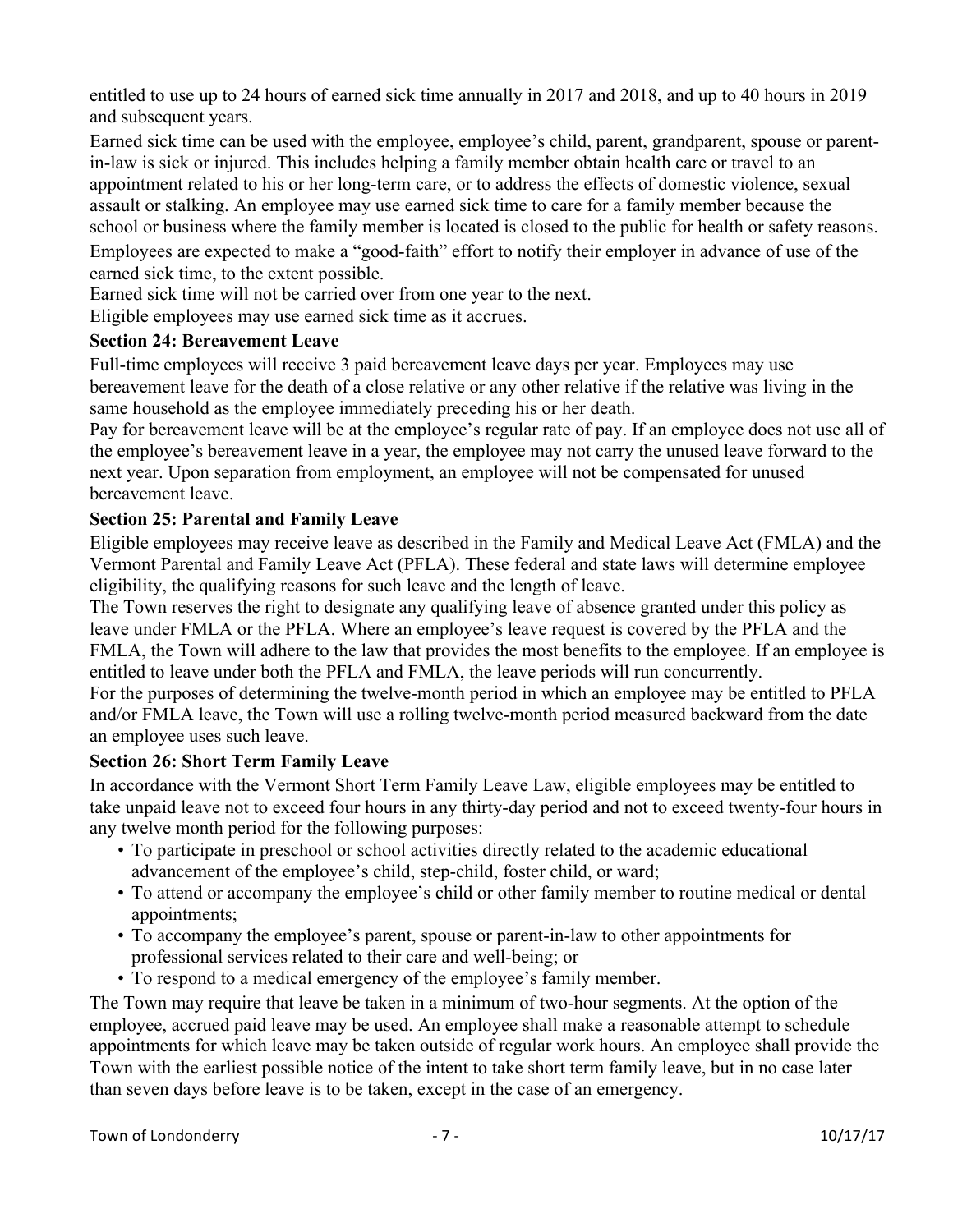## **Section 27: Leave of Absence Without Pay**

All requests for leaves of absence without pay for any reason other than those covered by federal or state law must be submitted in writing to the employee's supervisor and must set forth the purpose for which the leave is requested. All leave requests must be for a definite period of time and include a specified date of return.

If a leave of absence without pay is granted, the employee may, at the Town's sole discretion, continue the employee's group health plan coverage by paying the required premium in accordance with the payment schedule established by the Town.

Other employee benefits (e.g. sick leave, vacation, seniority, etc.) will not accrue during the unpaid leave period.

## **Section 28: Performance of Duties**:

When an employee returns to work following absences for leaves listed in Sections 19 through 26, that employee must be able to perform his or her duties at 100% of their job description. A doctor's letter ascertaining ability to perform at 100% will/may be required to return to work.

#### **Section 29: Military Leave**

The Town will comply with the requirements of the Uniformed Services Employment and Reemployment Rights Act (USERRA), 38 U.S.C. §§ 4303 et seq., and 21 V.SA §§ 491 et seq. Employees who take military leave subject to the provisions of these laws will be granted leave without pay. At the option of the employee, any paid leave accrued prior to the commencement of the leave may be used.

#### **Section 30: Jury Leave**

The Town will compensate employees for their service as jurors. In accordance with 24 V.SA § 499, employees will otherwise be considered in the service of the Town for purposes of determining seniority, benefits, credit towards vacations, sick leave, and other rights, privileges, and benefits of employment. During this time, if the employee is not actually performing jury duty, the employee shall return to work for the remainder of the workday. Any payment received for jury duty shall be turned in to the Town. When Town employees are called to serve as a witness in a court proceeding due to their status as an employee of the Town, the Town will compensate the employee for the difference between their regular rate of pay and their compensation as a witness. The Town will pay the difference only when the employee's regular rate of pay exceeds their compensation as a witness.

#### **Section 31: Overtime and Compensatory Time Off**

In accordance with the Fair Labor Standards Act, the Town compensates all nonexempt employees at the rate of one and one-half hours for each hour actually worked in excess of forty hours in any workweek. Employees employed in executive, administrative or professional capacities as defined by the FLSA are exempt from this requirement.

In lieu of overtime pay, nonexempt employees may accrue compensatory time off ("comp time") subject to the following conditions:

- Comp time is earned at a rate of one and one half hours for each hour worked in excess of forty hours in any workweek.
- An employee may accrue a maximum of forty hours of comp time (40 hours of comp time represents 26.67 hours of actual overtime work). An employee who has accrued 40 hours of comp time will be paid overtime compensation for additional overtime hours of work.
- An employee may, at the Town's discretion, be paid in cash in lieu of compensatory time off.
- An employee receiving payment for accrued comp time will be paid at the regular rate of pay earned by the employee at the time the employee receives such payment.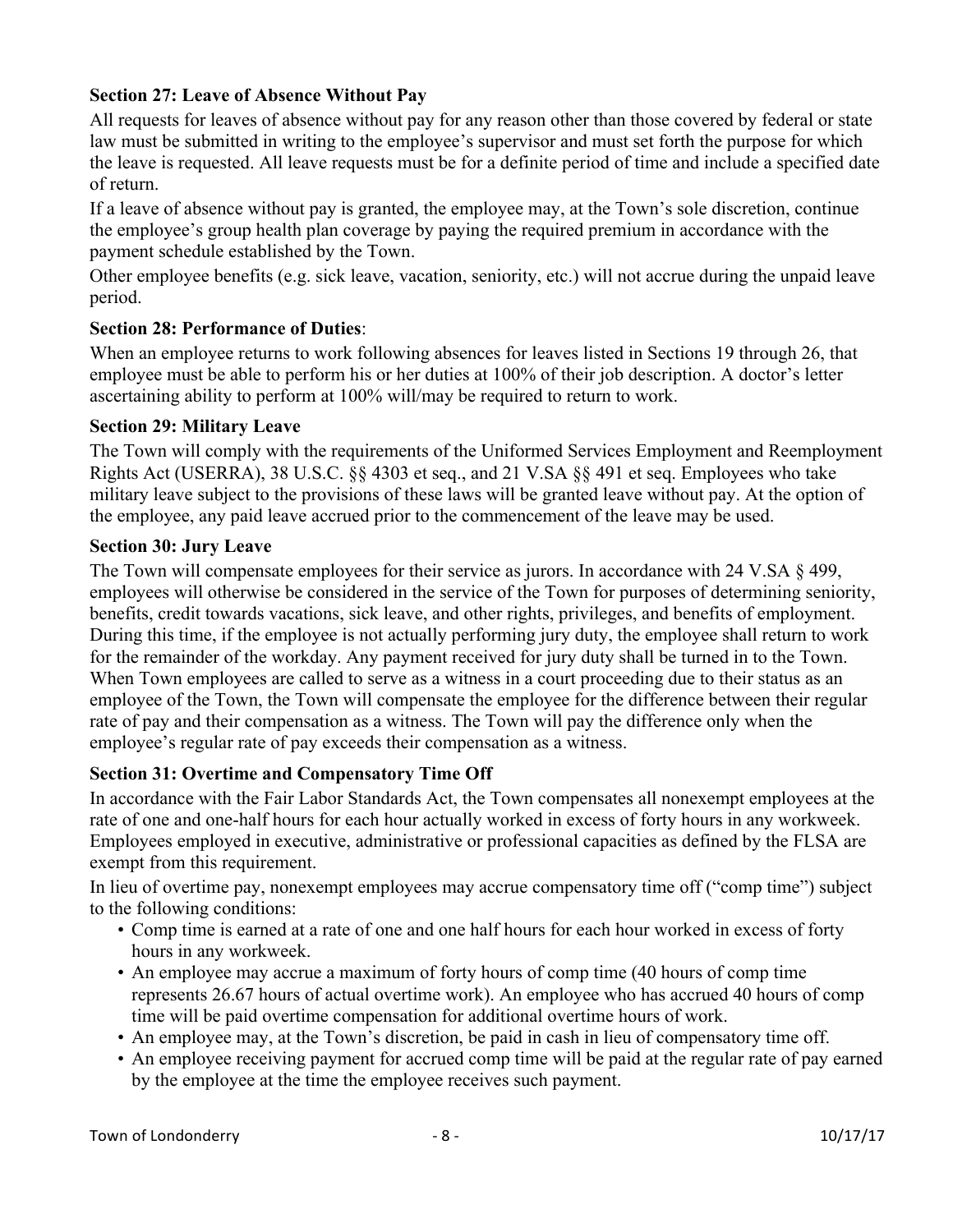• Upon termination from employment, an employee will be paid for unused comp time at a rate not less than the average regular rate of pay received by the employee during the last three years of employment or the employee's final regular rate of pay, whichever is higher.

An employee who has accrued comp time and requested use of comp time will be permitted to use such time off within a reasonable period after making the request, if such use does not unduly disrupt the Town's operations. Requests for use of comp time must be submitted to the employee's supervisor, who will have sole discretion to grant or deny the request. Requests for use of comp time will not unreasonably be withheld.

### **Section 32: Employment Discrimination**

Vermont and federal law prohibit employment discrimination or retaliation based on race, color, religion, sex, or national origin, sex or age, or against a qualified individual with a disability with respect to all employment practices. Vermont law also prohibits discrimination based on sexual orientation, ancestry, HIV status, and place of birth. It is also unlawful to retaliate against employees or applicants who have alleged employment discrimination.

Employees are encouraged to bring any complaints alleging unlawful discrimination to the attention of the employee's Supervisor or his designee who will arrange a meeting to discuss the matter. The meeting will take place as soon as reasonably possible, but in no case later than seven calendar days from receipt of notification. If the Supervisor or their designee is unable to resolve the matter during this meeting, the aggrieved party may submit to the Supervisor or his designee a written, signed complaint within seven additional calendar days. The Supervisor or their designee will then have an additional fifteen calendar days in which to conduct an investigation and to issue a report with recommendations to the Select Board. The Select Board will, within ten calendar days, notify the aggrieved party of its decision.

#### **Section 33: Sexual Harassment**

Sexual harassment in the workplace is illegal under federal and Vermont law and is strictly prohibited. The Town is committed to providing a workplace free from this unlawful conduct.

All employees have the right to work without being subjected to insulting, degrading or exploitative treatment on the basis of their gender. It is against the policies of the Town for any individual, male or female, to sexually harass another individual in the workplace. In accordance with 21 V.SA § 495h, the Town has adopted the following sexual harassment policy. All employees are required to read this policy before signing the employee acknowledgement form.

Sexual harassment is a form of sex discrimination and means unwelcome sexual advances, requests for sexual favors and other verbal or physical conduct of a sexual nature when:

- submission to that conduct is made either explicitly or implicitly a term or condition of employment;
- submission to or rejection of such conduct by an individual is used as a component of the basis for employment decisions affecting that individual; or
- the conduct has the purpose or effect of substantially interfering with an individual's work performance or creating an intimidating, hostile or offensive work environment.

Examples of sexual harassment include, but are not limited to, the following when such instances or behavior come within one of the above definitions:

- either explicitly or implicitly conditioning any term of employment (e.g., continued employment. wages, evaluation, advancement. assigned duties or shifts) on the provision of sexual favors;
- touching or grabbing a sexual part of an individual's body;
- touching or grabbing any part of an individual's body after that party has indicated, or it is known, that such physical contact was unwelcome;
- continuing to ask an individual to socialize when off duty when that person has indicated he/she is not interested;

Town of Londonderry  $-9$  -  $-$  10/17/17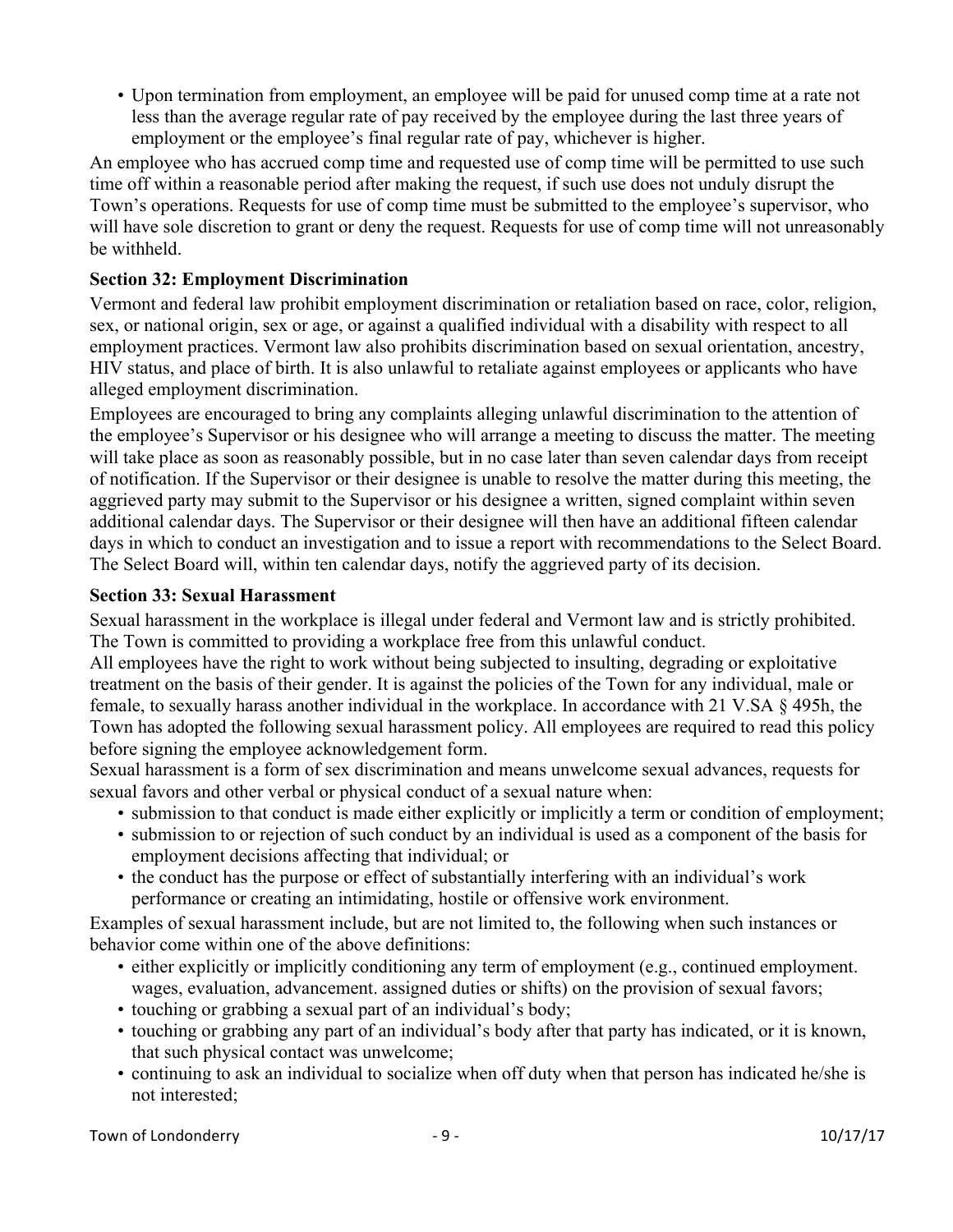- displaying or transmitting sexually suggestive pictures, objects, cartoons or posters if it is known or should be known that the behavior is unwelcome;
- continuing to write sexually suggestive notes or letters if it is known or should be known that the person does not welcome such behavior;
- referring to or calling a person a sexualized name if it is known or should be known that the person does not welcome such behavior;
- regularly telling sexual jokes or using sexually vulgar or explicit language in the presence of a person if it is known or should be known that the person does not welcome such behavior;
- retaliation of any kind for having filed or supported a complaint of sexual harassment (e.g., ostracizing the person, pressuring the person to drop or not support the complaint, adversely altering that person's duties or work environment etc.);
- derogatory or provoking remarks about or relating to an employee's sex;
- harassing acts or behavior directed against a person on the basis of his or her sex; off-duty conduct which falls within the above definition and affects the work environment.

It is also unlawful to retaliate against employees for filing a complaint of sexual harassment or for cooperating in an investigation of sexual harassment.

Any individual who believes that she or he has been the target of sexual harassment or who believes she or he has been subjected to retaliation for having brought or supported a complaint of harassment, is encouraged to directly inform the offending person or persons that such conduct is offensive and must stop.

Any employee who wishes to report sexual harassment should contact:

Chairman, Londonderry Select Board 100 Old School Street

So. Londonderry, Vt. 05155 Town Office: 802-824-3356

Once the Town receives a complaint of sexual harassment, it will take all necessary steps to ensure that the matter is promptly investigated and addressed. If sexual harassment is found to have occurred, the Town will take appropriate action, ranging from a verbal warning up to and including dismissal. Complaints of sexual harassment or retaliation may also be filed with the following agencies:

Vermont Attorney General's Office Civil Rights Unit 109 State Street Montpelier, VT 05609-1 001 Tel: (802) 828-3171 (voice/TODD) Equal Employment Opportunity Commission 1 Congress Street Boston, MA 02114 Tel: (617) 565-3200 (voice), (617) 565-3204 (TODD).

These agencies may conduct impartial investigations, facilitate conciliation, and, if they find that there is probable cause or reasonable grounds to believe sexual harassment occurred, they may take a case to court.

#### **Section 34: Employee Discipline**

The Town of Londonderry is an at will employer. The following Employee Discipline policy is merely a guide for the Town to use at its discretion. This policy is neither a requirement for the Town or a right of a Town employee. Moreover, no act or omission to act by the Town shall explicitly or implicitly create such requirement or right. Nothing in this policy shall limit the Town's right to terminate any employee without notice or cause.

Town of Londonderry  $10^{17/17}$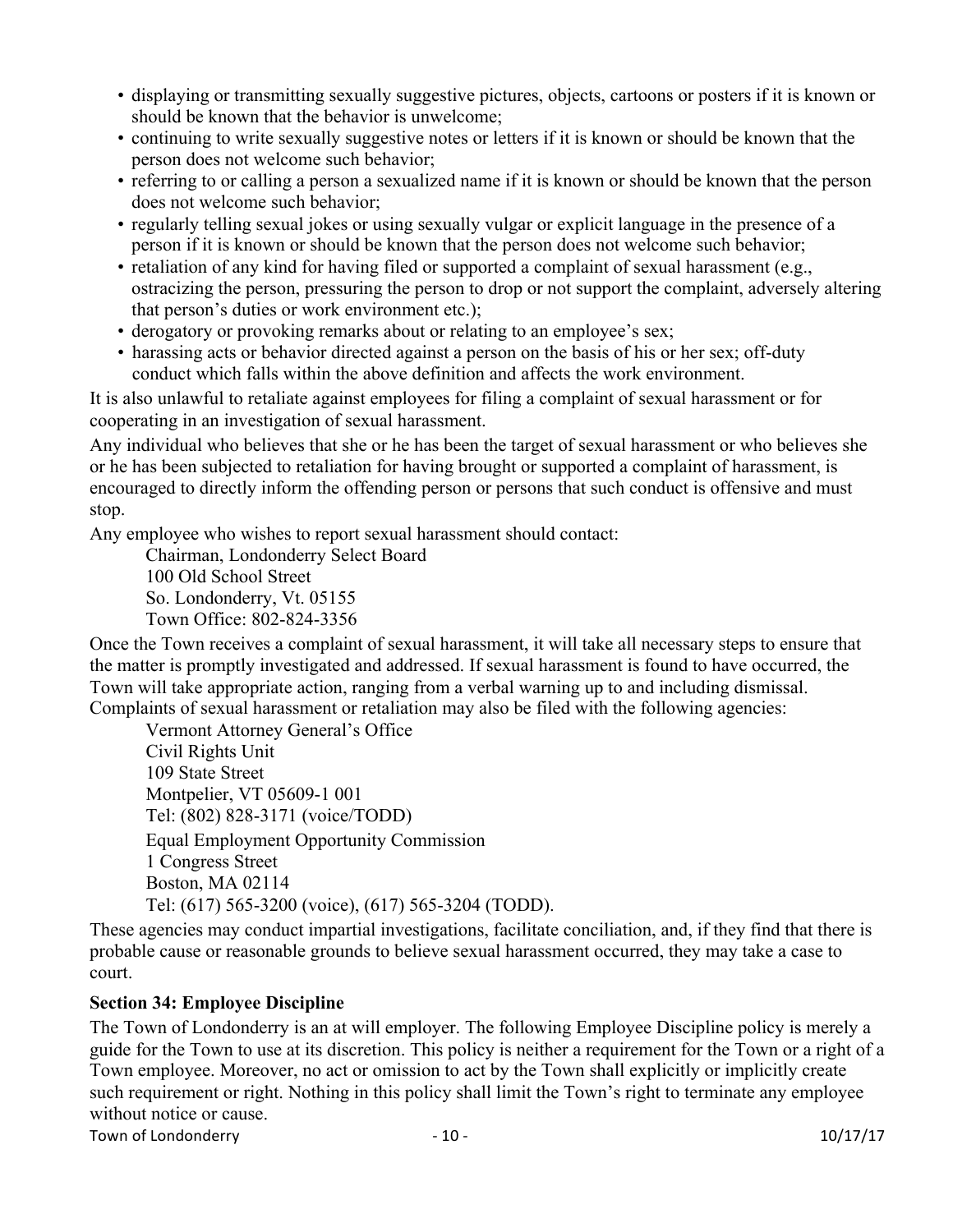The Town of Londonderry's progressive discipline process is a model for indentifying and addressing employee and employment related problems. The Town's progressive discipline process may be applied to any and all employee conduct that the Town, at its sole discretion, determines must be addressed by this discipline policy.

The progressive discipline process does not apply to elected officers and their statutory assistants. However, an elected officer may choose to follow the requirements of this policy for discipline and termination of his or her statutory assistants. A statutory assistant means an individual appointed to his or her position by an elected officer of the Town having express statutory authority to appoint an assistant. Statutory assistants include the assistant clerk and the assistant treasurer.

Under the town's progressive discipline process, an employee may be subject to disciplinary action, up to and including termination, for violation of the provisions of this personnel policy and/or failure to maintain an acceptable level of performance. The Town may take prior disciplinary action into consideration when disciplining or terminating an employee. Violations of different rules may be treated as repeated violations of the same rule for purposes of progressive discipline.

Most often, employee conduct that warrants discipline results from unacceptable behavior, poor performance, or violation of the Town's policies, practices, or procedures. However, discipline may be issued for conduct that falls outside of those identified areas. The Town also reserves the right to impose discipline for off-duty conduct that adversely impacts the legitimate interests of the Town. The Town reserves the right in its sole discretion to bypass progressive discipline and to take whatever action it deems necessary to address the issue at hand. This means that more or less severe discipline, up to and including termination, may be imposed in a given situation at the Town's sole discretion.

The Town also retains the right to unilaterally eliminate positions or reduce the work hours of a position or positions due to economic conditions, shortage of work, organizational efficiency, changes in departmental functions, reorganization or reclassification of positions resulting in the elimination of a position or for other related reasons.

The Town will normally adhere to the following progressive disciplinary process, but reserves the right to bypass any or all steps of progressive discipline when it determines, in its sole discretion, that deviation from the process is warranted:

- (1) verbal warning;
- (2) written warning;
- (3) suspension;
- (4) termination.

Employees are prohibited from engaging in conduct listed below and may receive discipline, up to and including termination, for doing so. This list has been established to provide examples of behavior that could warrant a range of disciplinary sanctions. Appropriate levels of discipline may be based on the severity of employee conduct. This list is not exhaustive.

- Refusing to do assigned work or failing to carry out the reasonable assignments of a Supervisor or the Select Board.
- Being inattentive to duty, including sleeping on the job.
- Falsifying a time card, job application or other record or giving false information to anyone whose duty is to make such record.
- Being repeatedly or continuously absent or late, being absent without notice or satisfactory reason or leaving one's work assignment without appropriate authorization.
- Conducting oneself in any manner that is offensive, abusive or contrary to reasonable community standards and expectations of public employees.
- Engaging in any form of harassment including sexual harassment.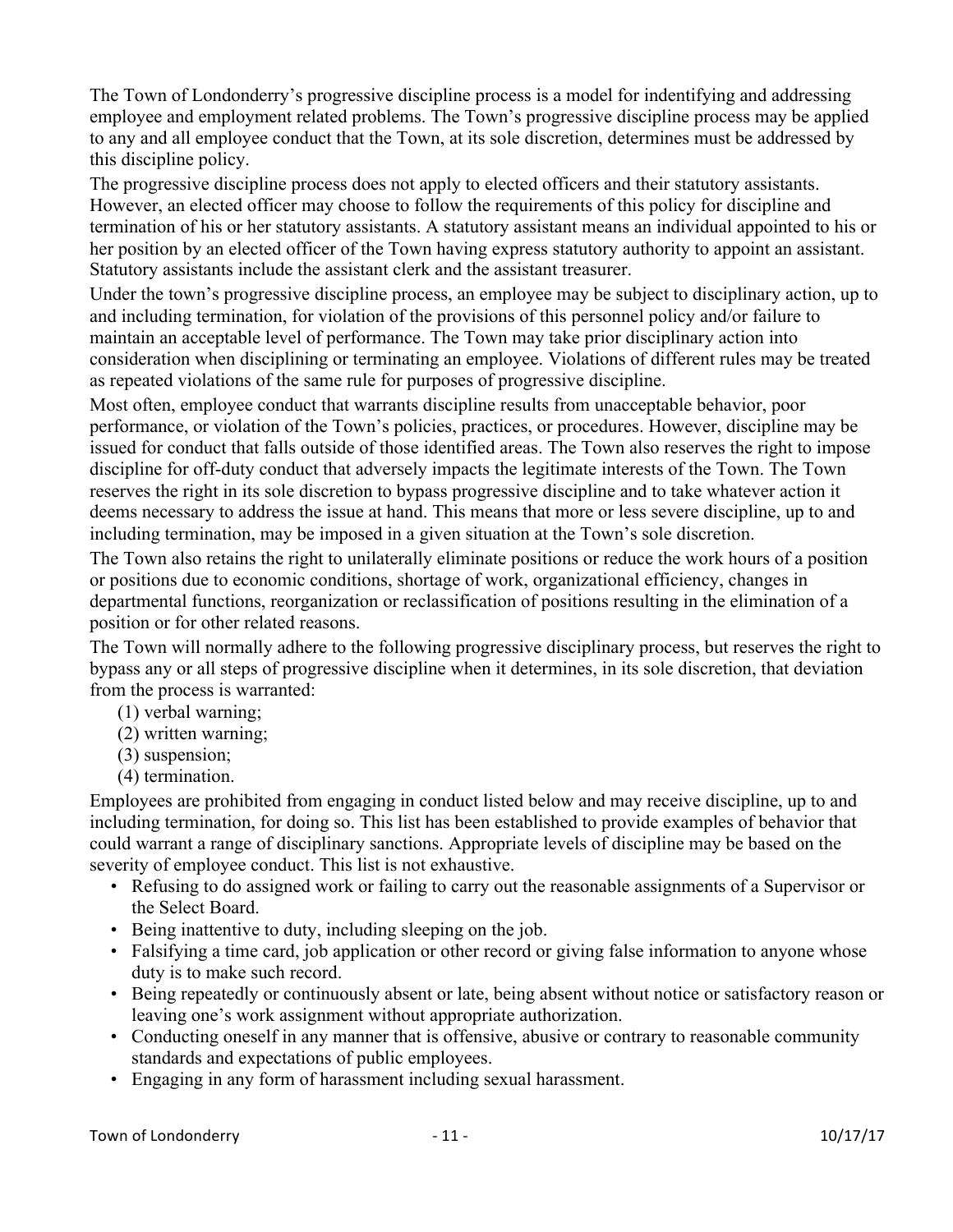- Misusing, misappropriating, or willfully neglecting Town property, funds, materials, equipment or supplies.
- Unlawfully distributing, selling, possessing, using or being under the influence of alcohol or drugs when on the job or subject to duty.
- Fighting, engaging in horseplay, or acting in any manner which endangers the safety of oneself or others. This includes acts of violence as well as threats of violence.
- Stealing or possessing without authority any equipment, tools, materials or other properly of the Town or attempting to remove them from the premises without approval or permission from the appropriate authority.
- Marking or defacing walls, fixtures, equipment, tools, materials or other Town property, or willfully damaging or destroying property in any way.
- Willful violation of Town rules or policies.

### **Section 35: Severability**

If any provision of this personnel policy or the application hereof to any person or a circumstance(s) is held invalid, this invalidity does not affect other provisions or applications of the personnel rules which can be given effect without the invalid provision or application. For this purpose, this personnel policy is severable.

ADOPTED this 16<sup>th</sup> day of October, 2017 by the Londonderry Select Board. The policies stated herein supercede any previously dated policies.

| Paul Gordon, Chair |
|--------------------|
| Jim Ameden         |
| George Mora        |
| Tom Cavanagh       |
| <b>Bob Forbes</b>  |